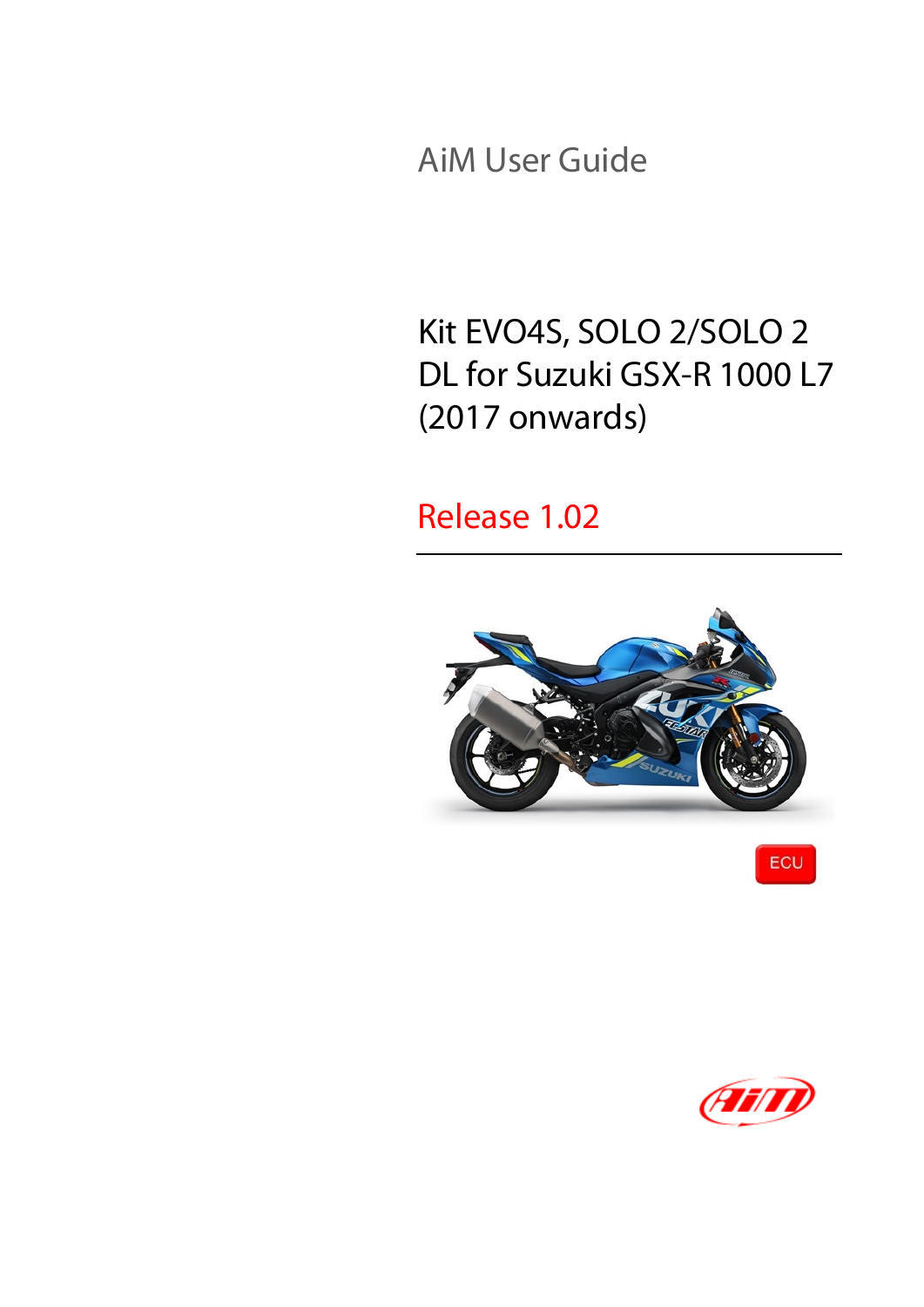

#### 1 Models and years

This manual explains how to connect EVO4S and SOLO 2 DL to the bike engine control unit (ECU) and how to install AiM SOLO 2/SOLO 2 DL on the bike steering plate.

Compatible models are:

• GSX-R 1000 L7 2017 onwards

**Warning**: for these models/years AiM recommends not to remove the stock dash. Doing so will disable some of the bike functions or safety controls. AiM Tech srl will not be held responsible for any consequences that may result from the replacement of the original instrumentation cluster.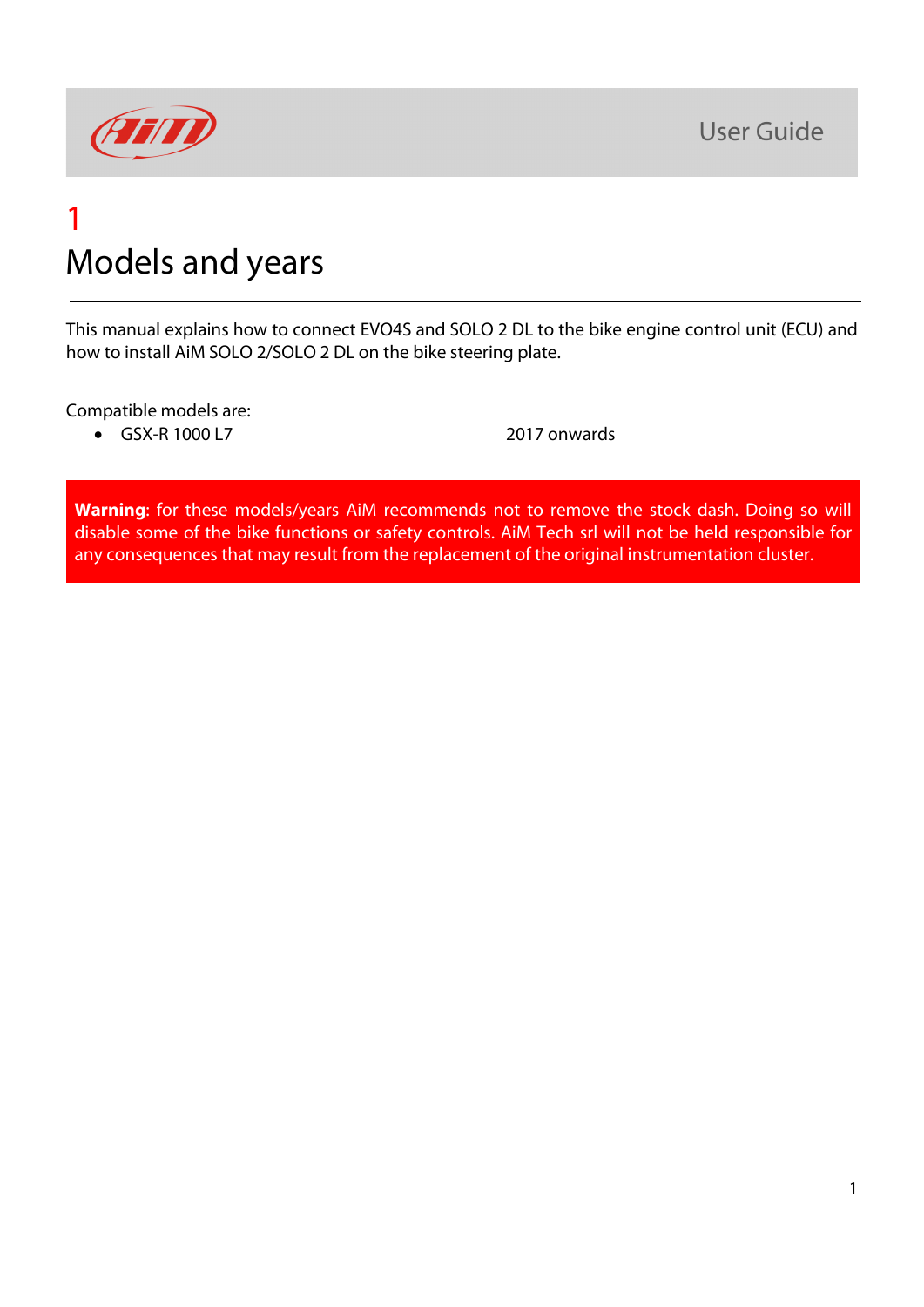**User Guide** 



# 2 Kit content and part numbers

AiM developed a specific installation bracket for SOLO 2/SOLO 2 DL and a connection cable to the ECU for EVO4S/SOLO 2 DL.

# 2.1 Bracket for SOLO 2/SOLO 2 DL

Part number for **SOLO 2/SOLO 2 DL** installation bracket for **Suzuki GSX-R**– shown below – is: **X46KSSGSXR.**

Installation kit contains: 1 bracket (1) 1 allen screw with rounded head M8x45mm (2) 2 allen screws with flat head M4x10mm (3) 1 toothed washer (4) 1 rubber dowel (5)

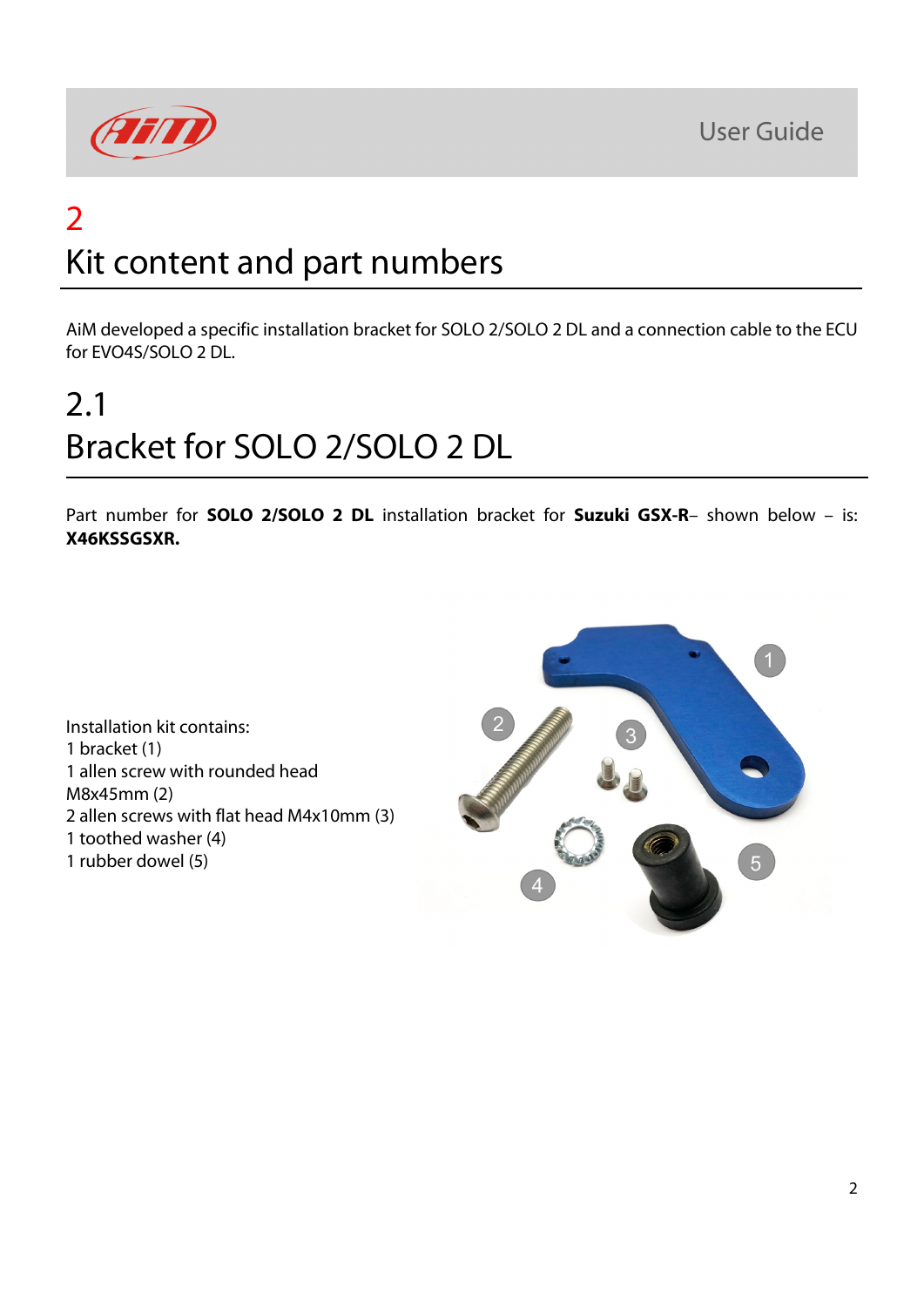**User Guide** 



## 2.2 AiM cable for EVO4S/SOLO 2 DL

Part number for **EVO4S/SOLO 2 DL** connection cable for **Suzuki GSX-R**– shown below – is: **V02569140**.



Following image shows the cable constructive scheme.



Installation bracket and connection cable for SOLO 2 DL for Suzuki GSX-R can be bought together. Part number: **V0256914CS.**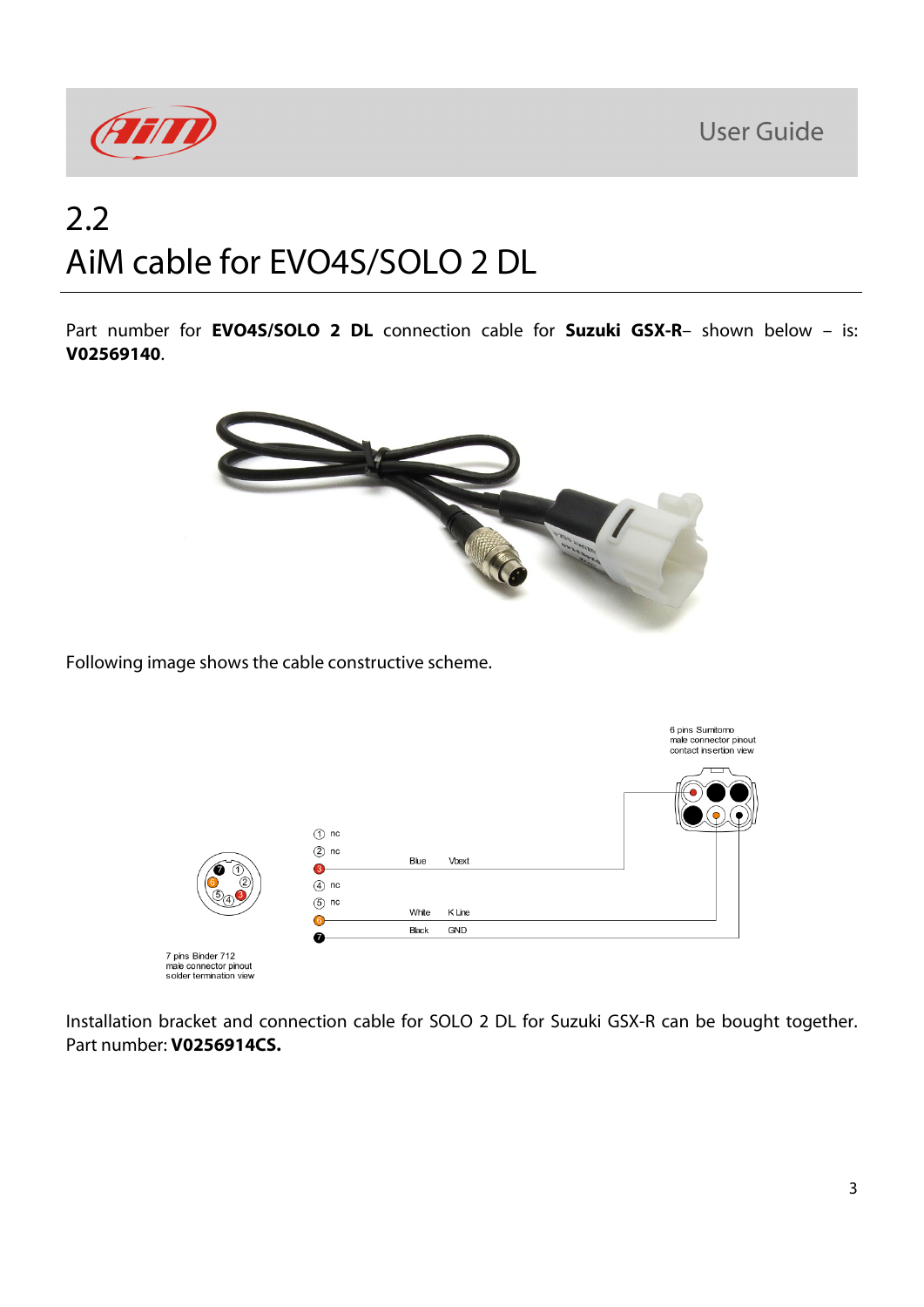**User Guide** 



# 3 EVO4S/SOLO 2 DL connection

To connect EVO4S/SOLO 2 DL to the bike ECU use the diagnostic connector placed under the bike seat and shown here below.

Lift the bike seat, the ECU diagnostic connector presents a black rubber cap: remove it and connect the AiM cable to Suzuki connector.

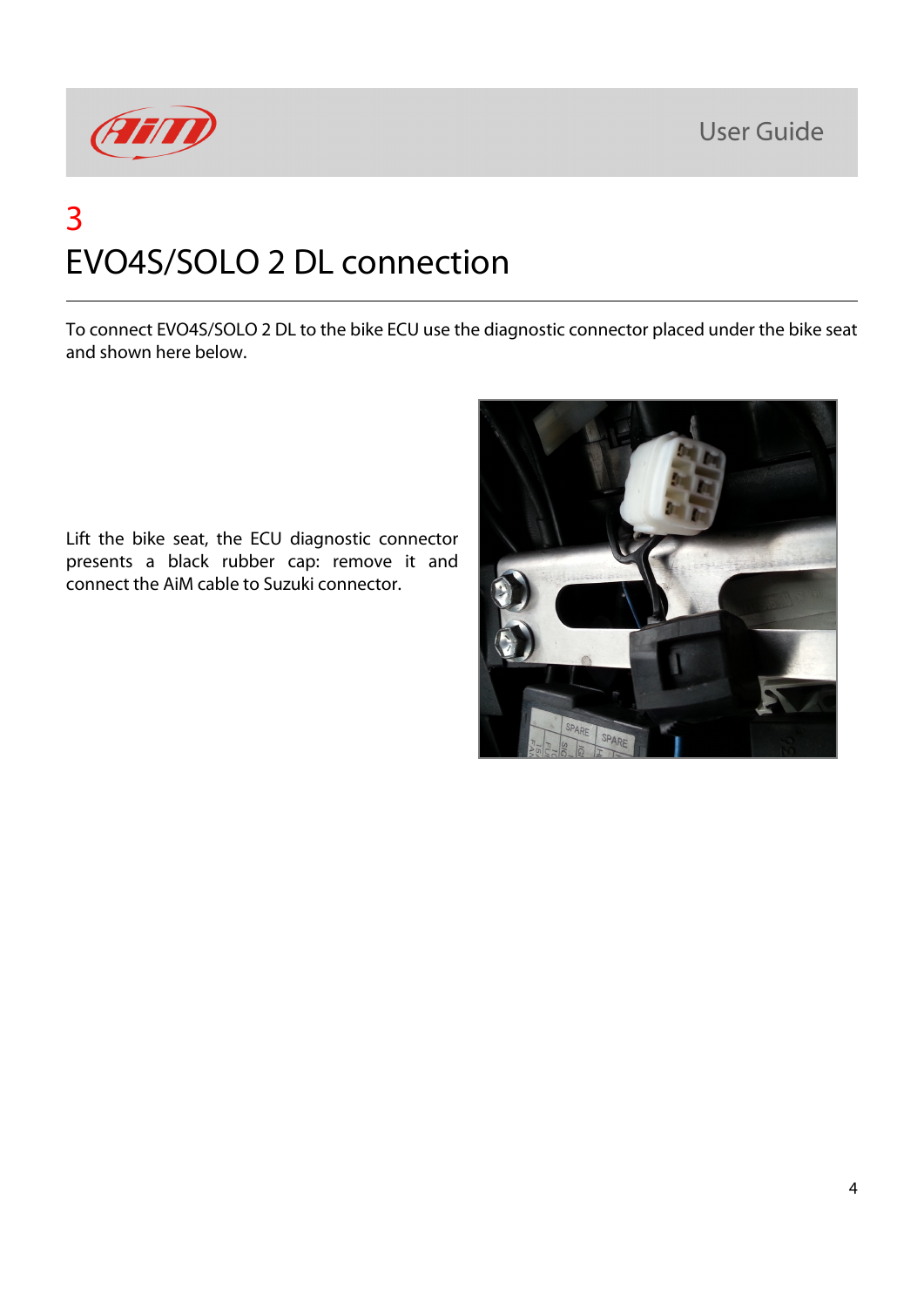



## 4 Configuring with Race Studio 3

Before connecting EVO4S/SOLO 2 DL to the bike ECU, set all functions using the AiM software Race Studio 3. The parameters to set in the AiM device configuration section are ("ECU Stream" tab):

- ECU Manufacturer: **Suzuki**
	-
- ECU Model: **SDS 2 protocol**

#### 5 "Suzuki – SDS 2 Protocol" protocol

Channels received by Solo 2 DL and EVO4S connected to "Suzuki – SDS\_Protocol" are:

| <b>CHANNEL NAME</b>  | <b>FUNCTION</b>              |
|----------------------|------------------------------|
| <b>SDS RPM</b>       | <b>RPM</b>                   |
| <b>SDS SPEED R</b>   | Rear wheel speed             |
| <b>SDS SPEED F</b>   | Front wheel speed            |
| <b>SDS GEAR</b>      | Engaged gear                 |
| <b>SDS BATT VOLT</b> | <b>Battery Voltage</b>       |
| <b>SDS CLT</b>       | <b>Coolant Temperature</b>   |
| <b>SDS IAT</b>       | Intake Air Temperature       |
| <b>SDS MAP</b>       | <b>Manifold Air Pressure</b> |
| <b>SDS BAROM</b>     | <b>Barometric pressure</b>   |
| SDS FUEL1 msx10      | Fuel injector 1              |
| SDS FUEL2 msx10      | Fuel injector 2              |
| SDS FUEL3 msx10      | Fuel injector 3              |
| SDS FUEL4 msx10      | Fuel injector 4              |
| SDS IGN AN 1         | Ignition angle 1             |
| SDS IGN AN 2         | Ignition angle 2             |